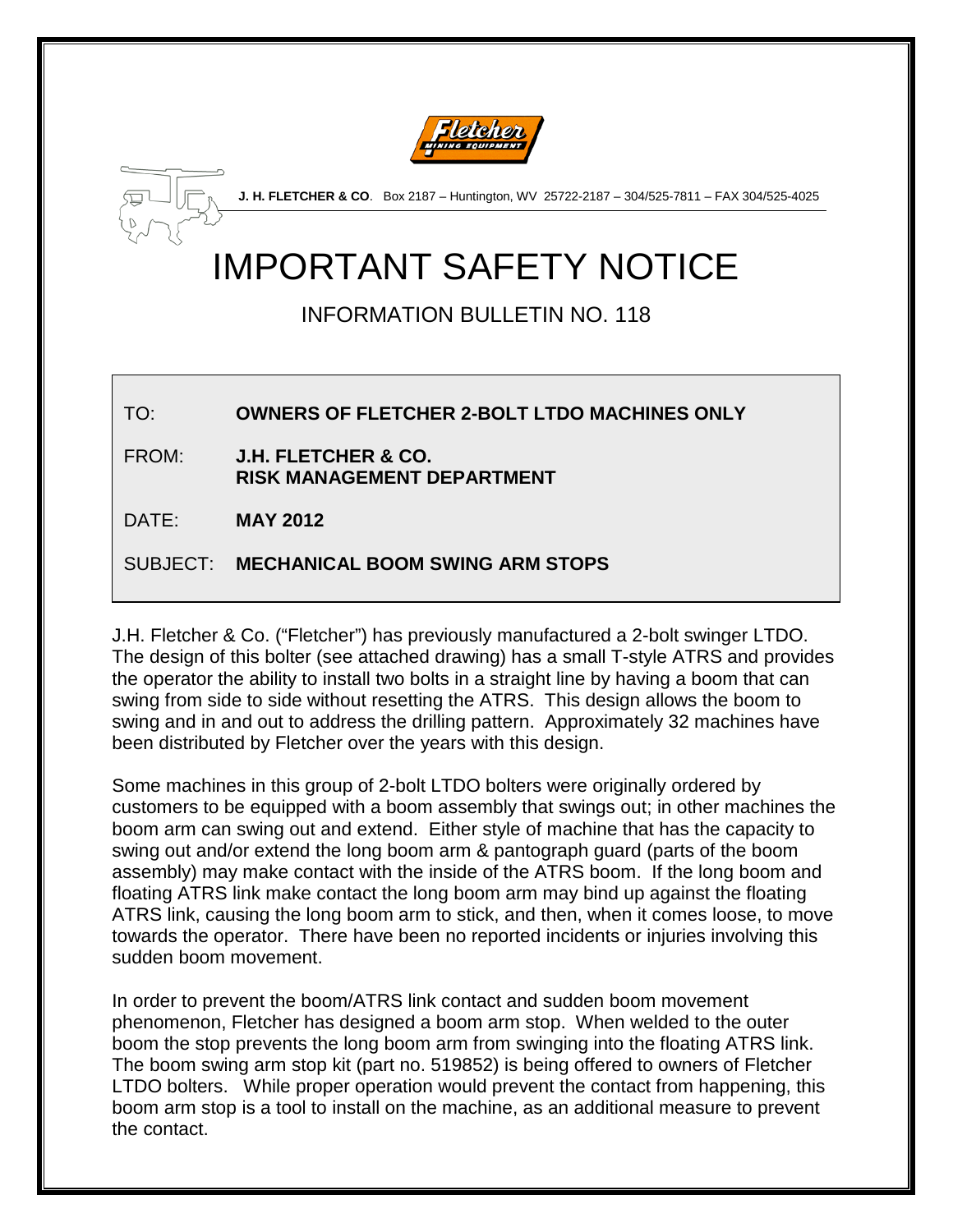Information Bulletin 118 May 2012 Page Two

Fletcher recommends that you review your machine(s) and talk with your machine operators to see if the boom stop is needed on your machine. Enclosed is a list of machines that are affected by this notice. If you want to order the boom swing stop, contact Fletcher's service department or an authorized distributor with the serial number of your machine(s) and how many kits you want to order.

Discuss and distribute this notice to all roof bolt operators and maintenance personnel

If you have any questions regarding this bulletin or the information provided within, please call David P. Cooper, VP of Risk Management, at (304) 525-7811, Ex. 240 or by email at [dcooper@jhfletcher.com.](mailto:dcooper@jhfletcher.com)

THIS DOCUMENT, WHOLE OR IN PART, MAY NOT BE REPRODUCED IN ANY FORM WITHOUT THE PERMISSION OF J.H. FLETCHER & CO. CONTACT THE RISK MANAGEMENT DEPARTMENT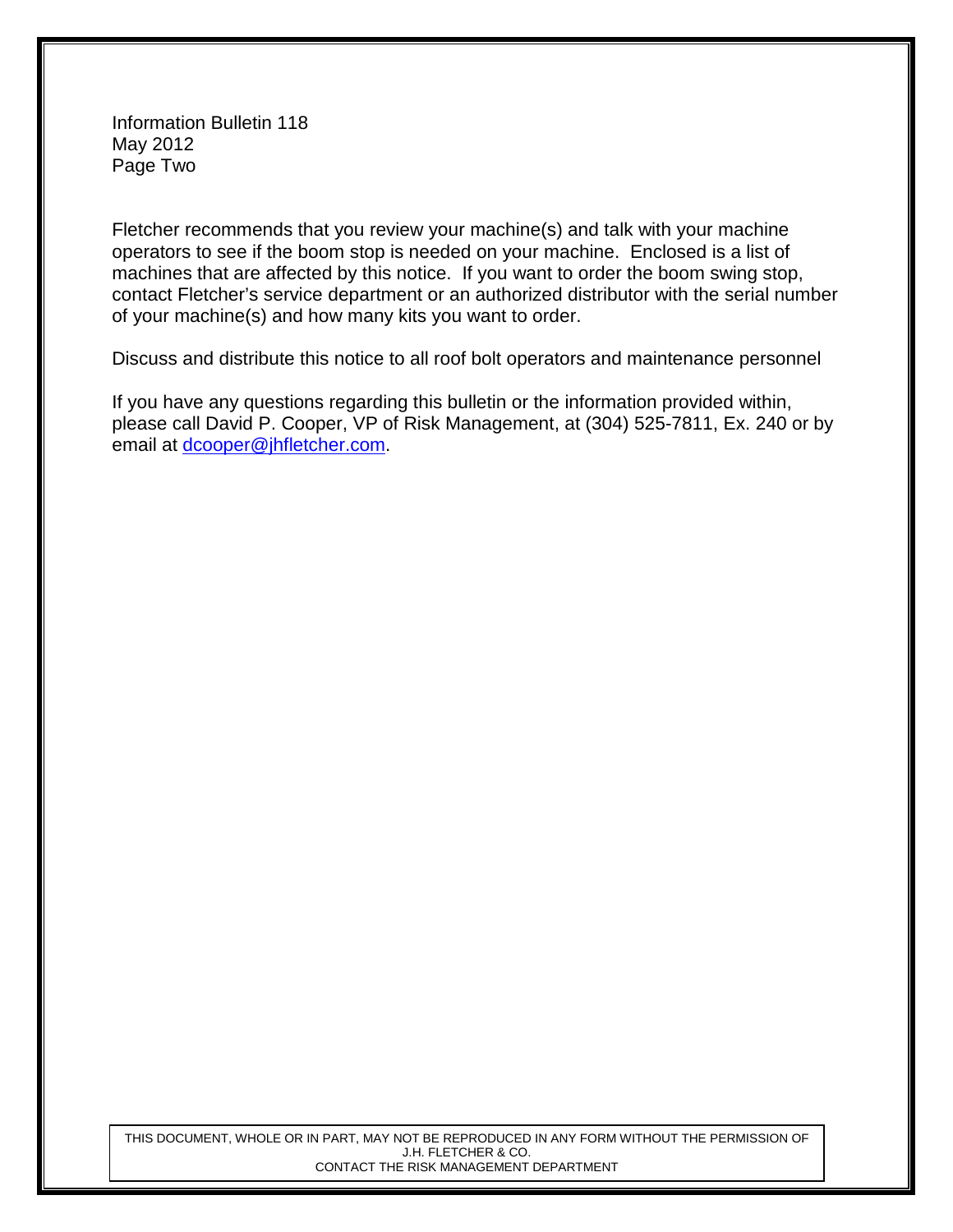## ATTACHMENT TO INFORMATION BULLETIN 118